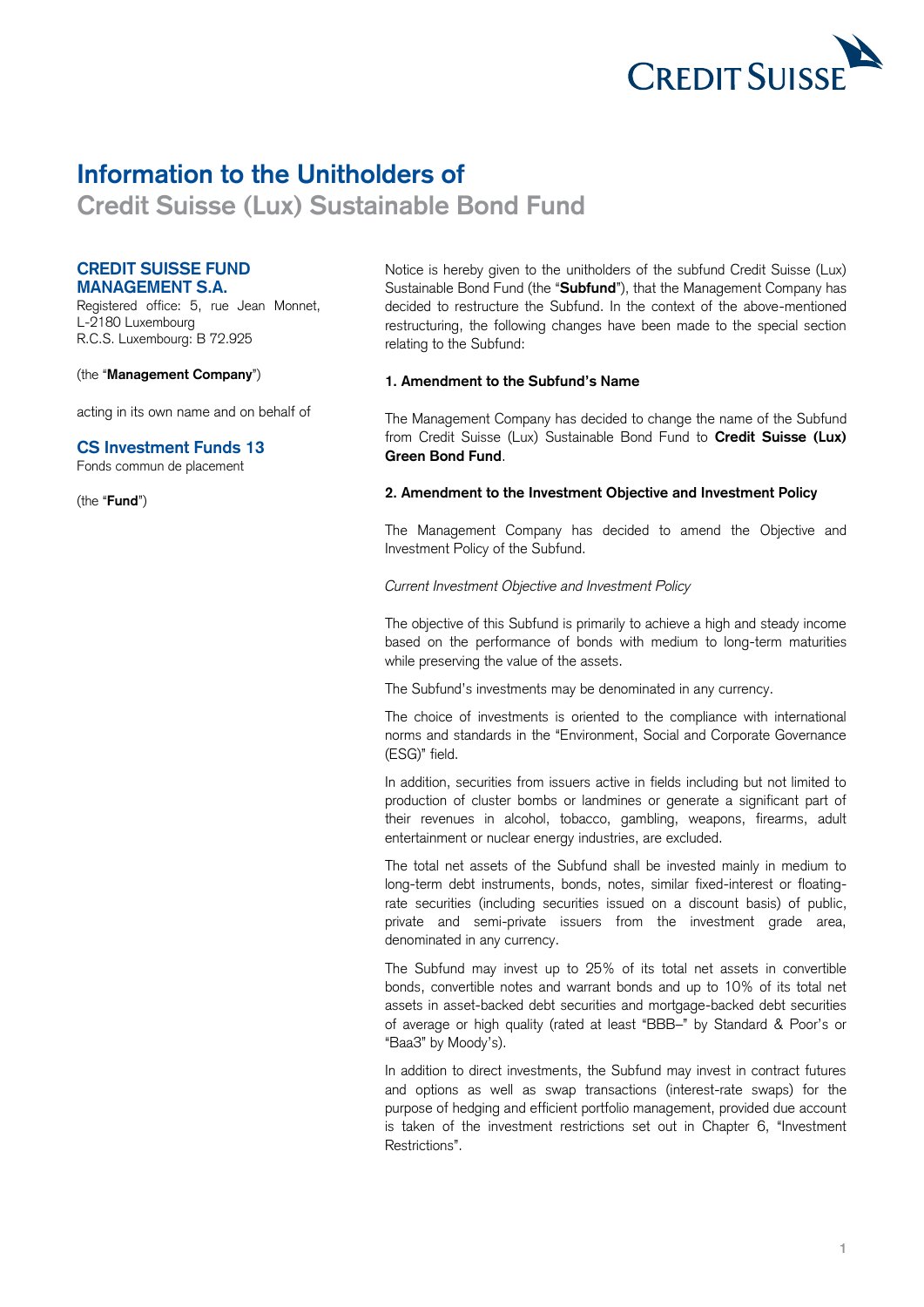

 Furthermore, the Subfund may actively manage its currency and credit exposure through the use of currency futures, swap transactions and credit default swaps.

 In particular, and subject to the investment restrictions set out in Chapter 6, "Investment Restrictions", sections 3 g) and 3 h) the Management Company (credit default swaps) for the purpose of managing the credit risk. This Subfund may enter into commitments from credit default swaps not serving the purpose of hedging for up to 100% of its total net assets, though the positions may not in total exceed 100% of the total net assets of the may use securities (credit linked notes) as well as techniques and instruments commitments arising from the protection-buying and protection-providing Subfund.

 For the purpose of duration management, this Subfund may make greater use of interest rate futures, subject to the investment restrictions set out in Chapter 6, "Investment Restrictions", section 3). Contrary to what is set forth in Chapter 6, section 3 e), "Investment Restrictions", the Subfund may, for the purpose of managing interest rate risks, buy and sell interest rate futures contracts in any currency; the commitments entered into may exceed the value of the securities held in this currency, but may not exceed the total net assets of the Subfund.

 By exercising conversion and subscription rights or options and warrants held separately from warrant bonds, up to 10% of the respective total net assets of this Subfund may be invested on a temporary basis in shares, other equity interests, dividend right certificates and similar securities with equity features.

#### *New Investment Objective and Investment Policy*

 The objective of this Subfund is primarily to achieve income and capital appreciation from bonds and other debt securities while preserving the value of the assets.

The Subfund's investments may be denominated in any currency.

 At least two-thirds of the net assets of the Subfund shall be invested in Green Bonds of public, private and semi-private issuers, worldwide (including Emerging Markets). Green Bonds are defined as debt instruments where the use of proceeds is limited to projects with environmental and/or climate benefits.

 The choice of Green Bonds is oriented to the compliance with international norms and standards in the "Environment, Social and Corporate Governance (ESG)" field.

 In addition, securities from issuers active in fields including but not limited to production of cluster bombs or landmines or generate a significant part of their revenues in alcohol, tobacco, gambling, weapons, firearms, adult entertainment or nuclear energy industries, are excluded.

 The Subfunds' assets will on average have a rating of at least BBB- by Standard & Poor's or Baa3 by Moody's and have an individual rating of at least "CCC-" by Standard & Poor's or Caa3 by Moody's or debt instruments which exhibit similar credit quality in the view of the Management Company at the time the investment is made. Assets rated below investment grade quality will not exceed 25% of the net asset value.

 The Subfund may invest up to 10% of its total net assets in convertible bonds, convertible notes and warrant bonds and up to 10% of its total net of average or high quality (rated at least "BBB–" by Standard & Poor's or assets in asset-backed debt securities and mortgage-backed debt securities "Baa3" by Moody's).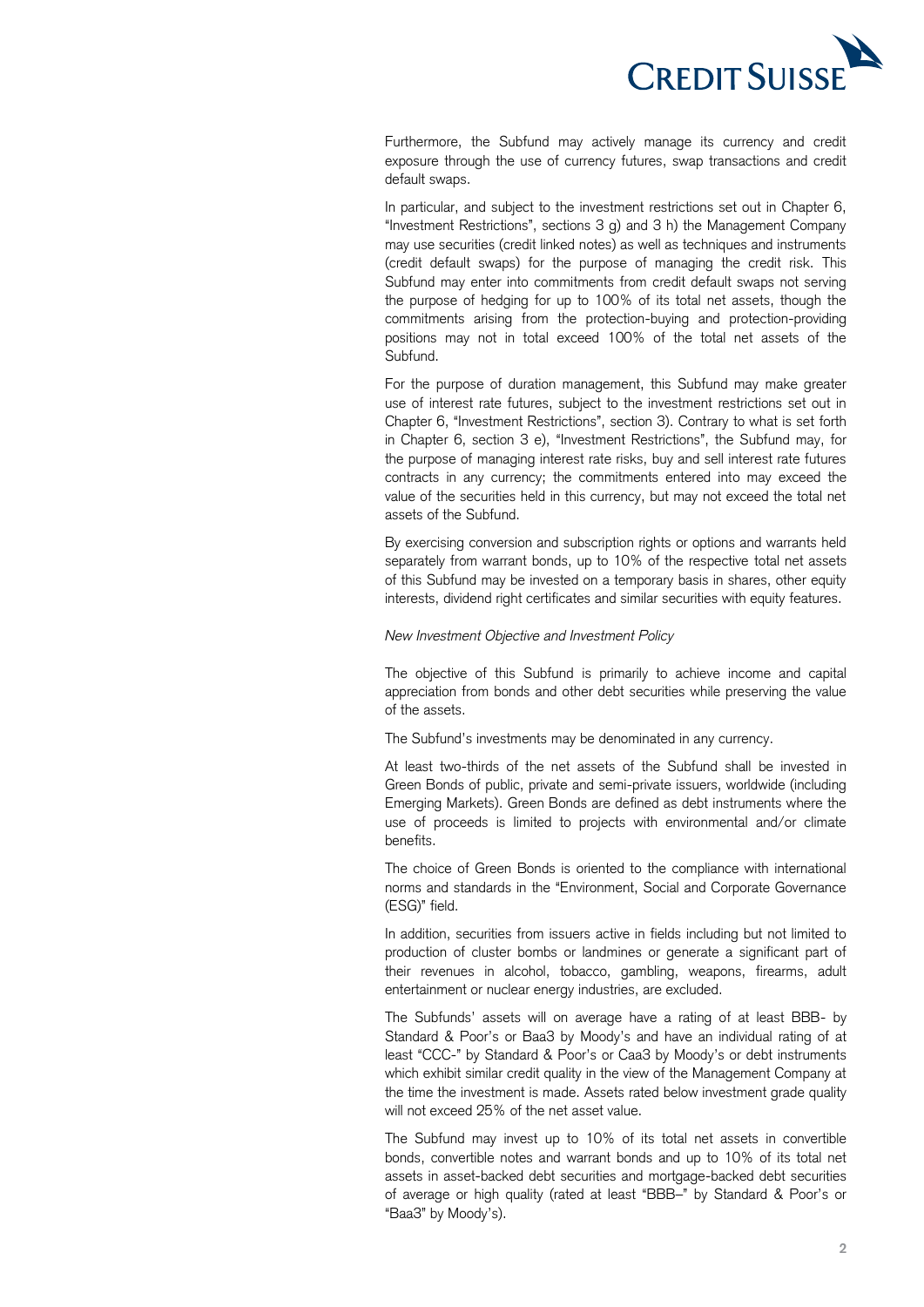In addition to direct investments, the Subfund may invest in contract futures and options as well as swap transactions (interest-rate swaps) for the is taken of the investment restrictions set out in Chapter 6, "Investment purpose of hedging and efficient portfolio management, provided due account Restrictions".

 Furthermore, the Subfund may actively manage its currency and credit exposure through the use of currency forwards, futures, swap transactions and credit default swaps.

 In particular, and subject to the investment restrictions set out in Chapter 6, "Investment Restrictions", sections 3 g) and 3 h) the Management Company (credit default swaps) for the purpose of managing the credit risk. This Subfund may enter into commitments from credit default swaps not serving the purpose of hedging for up to 100% of its total net assets, though the positions may not in total exceed 100% of the total net assets of the may use securities (credit linked notes) as well as techniques and instruments commitments arising from the protection-buying and protection-providing Subfund.

 For the purpose of duration management, this Subfund may make greater use of interest rate futures, subject to the investment restrictions set out in Chapter 6, "Investment Restrictions", section 3). Contrary to what is set forth in Chapter 6, section 3 e), "Investment Restrictions", the Subfund may, for the purpose of managing interest rate risks, buy and sell interest rate futures contracts in any currency; the commitments entered into may exceed the value of the securities held in this currency, but may not exceed the total net assets of the Subfund.

 By exercising conversion and subscription rights or options and warrants held separately from warrant bonds, up to 10% of the respective total net assets of this Subfund may be invested on a temporary basis in shares, other equity interests, dividend right certificates and similar securities with equity features.

#### **3. Clarification of the Specific Risk Information**

The risk warning relating to investments in emerging countries has been clarified to include the actual risks connected to such investment:

 "*Potential investors should note in particular that the probable returns on securities of issuers from emerging markets are generally higher than the returns on similar securities of equivalent issuers from developed, industrialized countries. However, the higher return should be viewed as compensation for the greater risk to which the investor is exposed.*"

#### **4. Change of reference currency**

 Finally, the Management Company has decided to change the reference currency of the Subfund from EUR to USD. As a consequence, unitholders of the active unit classes shall note that their respective classes will be changed to hedged classes, as per the table below, in order to hedge the currency risk between the unit class reference currency and the Subfund reference currency to which the unitholders would otherwise be exposed to. Unitholders will have to bear additional costs relating to such hedging, as set out in Chapter 9, "Expenses and Taxes", section ii, "Expenses" of the Prospectus.